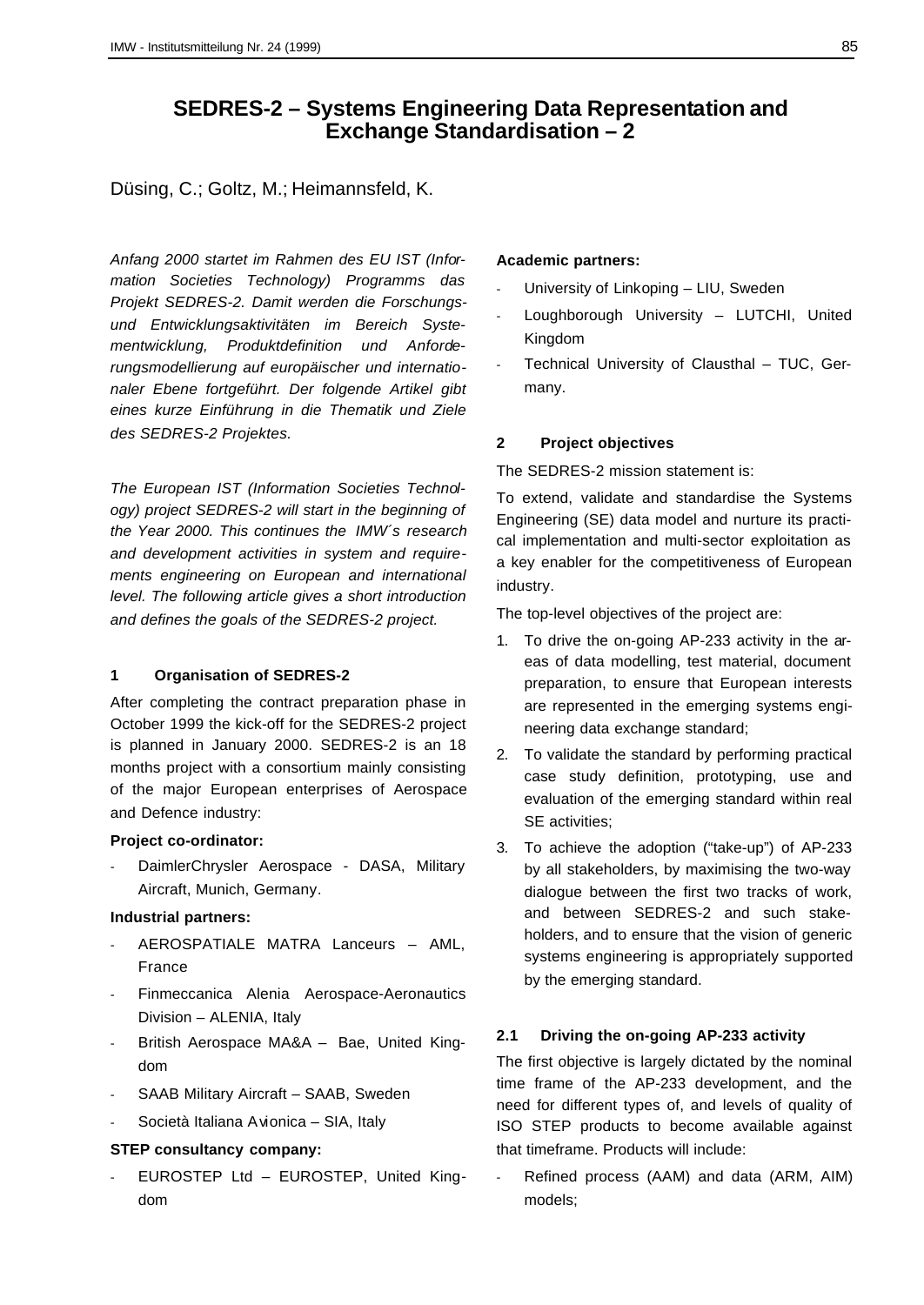

**Figure 1:** AP233 ISO development schedule

- Identification of, and subsequently rationalisation with, other STEP components, such as other AP's, Integrated Resources, and Modules (such as the PDM Schema);
- Abstract test suite material;
- Technical working documents addressing issues that arise, which would contribute to the Annexes required to support the AP-233 document set.

The AP-233-related documents have to be produced to fit the AP-233 development time scale, which includes development of 1<sup>st</sup> Committee Draft (CD) by June 2000; production of International Standard (IS) by June 2001. It is possible, due to the breadth of systems engineering data that a second version of AP-233 will subsequently need to be produced. Also note that the SEDRES-2 partners are not in control of the AP233 time frame; it is possible that the time frame will slip as indicated above. For these reasons, concluding work in a Stage 2 of SEDRES-2 is a potential future extension to SEDRES-2 outside of the current project contract.

# **2.2 Validation of the standard within real SE activities**

The second objective is very much industry driven, and is to achieve a validation of the use and benefits of AP-233-based data sharing in an international, tool-heterogeneous, systems engineering environment. Two practical systems engineering case studies and associated contexts will be defined to focus the refinement of this objective down to further sub-objectives. The project will produce:

- Refined definitions of Validation Scenarios (VS's), case study material, implied requirements on the standard, representative SE roles played by partners, use of SE tools and subsets of the SE process to be exercised. The first validation scenario VS1 is based on real aircraft design material. Validation scenario VS2 deals with simplified data of the automated transfer vehicle (ATV) for the international space station ISS.
- definitions of the extended data domain to be covered (see figure 2);
- identification of the available technology that can be used to create SE tools interfaces, data repositories and sharing mechanisms;
- tool interfaces, and evaluation utilities forming a validation environment, and test results (the specific design tools currently planned to be used are listed in figure 2);
- evaluation objectives and approach, including effectiveness measures;
- results of exercising the Validation Scenarios and of the evaluation of the resulting SE environment, including projected cost savings and effectiveness metrics.

The technical areas for innovative prototyping & extension of the data model over the current generation SEDRES (1)/AP-233 data model include:

extended requirements type handling, going beyond simple textual fragments to the rich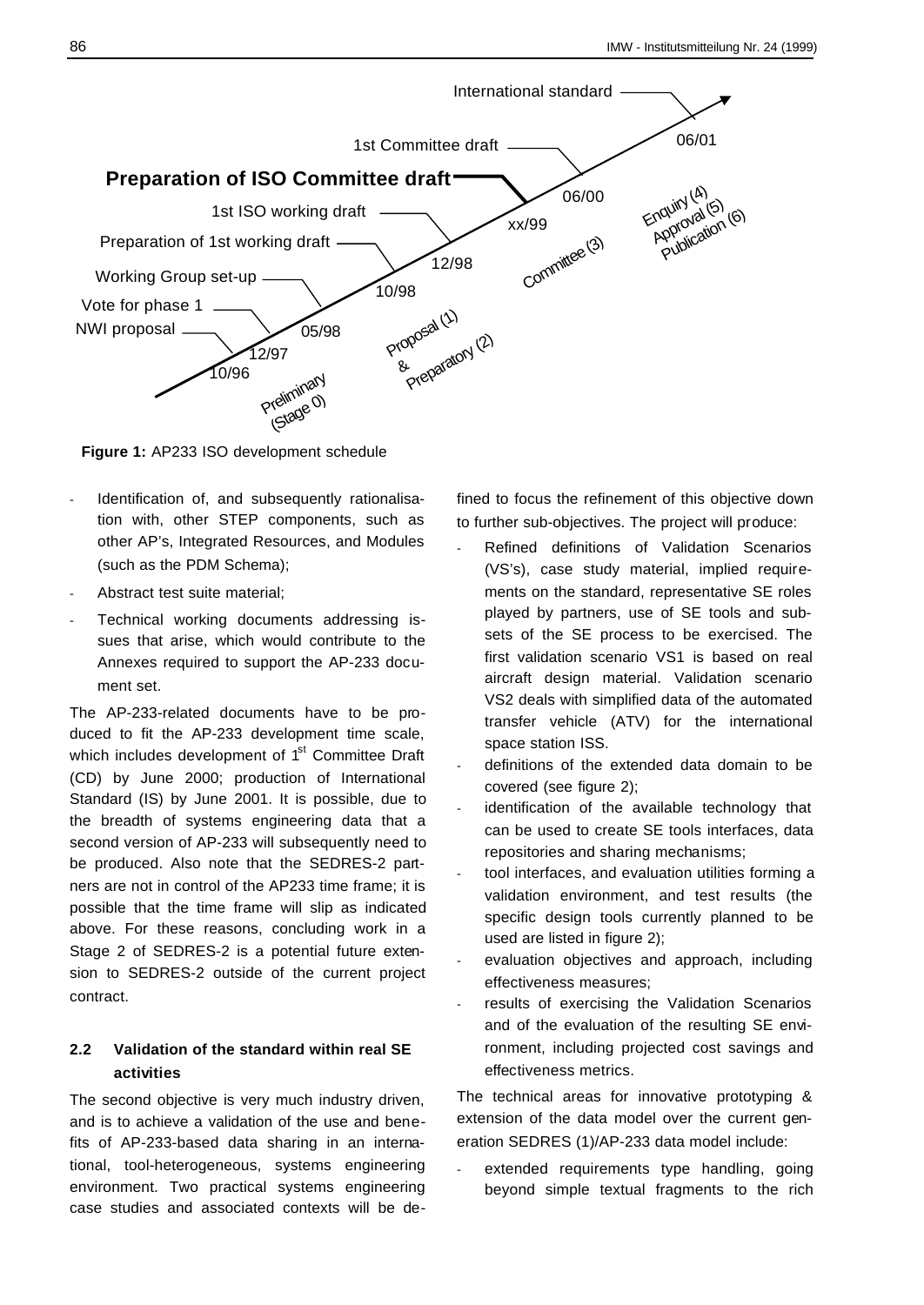|                                                                | Validation Scenario #1           | Validation Scenario #2          |
|----------------------------------------------------------------|----------------------------------|---------------------------------|
| <b>Application Context</b>                                     | Aircraft                         | Space Vehicle                   |
| Phases of the system engineering<br>process taken into account | Detailed design                  | Preliminary design              |
| Technical data (domain) handled                                | - Detailed functionality         | -System and<br>Component<br>Re- |
|                                                                | - Properties                     | quirement                       |
|                                                                | - Behaviour                      | - Physical                      |
|                                                                | - Configuration Management data  | - Preliminary design data       |
|                                                                |                                  | - Traceability                  |
| System engineering environment                                 | MatrixX, Teamwork,<br>Statemate, | Labsys, StP, Teamwork, DOORS,   |
|                                                                | Exchanges by STEP flat file      | Demanda, Exchanges by STEP      |
|                                                                |                                  | flat file                       |

**Figure 2:** Validation Scenario Context definition

forms now found in customer requirements documents;

- property analysis, extending the data model to support analysis for certain non-functional system properties, including availability and safety properties.
- support for topological architectures;
- support for the object-oriented modelling paradigm;
- support for validation and verification activities;
- support for design traceability;
- development and validation of a trade studies framework;
- support for Product Data Management across systems engineering data, converged with PDM Schema work already happening internationally.

## **2.3 The SEDRES.***network*

The third objective reflects the aims of the SE-DRES*.network* and dissemination activities as key elements in the adoption and takes up of the SE-DRES-2 proposal. The following paragraphs explain the vision of the SEDRES.*network* concept, once this is fully realised as a focal point for a Systems Engineering cluster within a group of EC partfunded projects. Within the current SEDRES-2 project, there are activities planned and resourced to:

create the initial support infrastructure for the SEDRES.*network* concept (in the form of a suitable web page);

- create initial operations of SEDRES.*network* , in so far as resources allow;
- create a Business Case for the full SE-DRES.*network* realisation; this business case is likely to form a major part of a proposal for additional funding, based on the need for coordination of a group of EC projects around a systems engineering focus, and which would be a practical realisation of a project thematic cluster, with well-defined business objectives.

SEDRES*.network* has the objective to manage the evolution of the AP-233 standard across various stakeholders: users in aerospace and other sectors, ISO/STEP community, design tool vendors, the Com-mission, INCOSE. It will ensure the crosssector cohesion of the emerging AP-233 data  $\alpha$ change standard, such that the standard fully supports the generic nature of systems engineering as practised across industry sectors, while managing the inevitable diversity that different sectors require, into an extensible architecture for the standard.

The SEDRES*.network* element of SEDRES-2 will interact with a number of distinct groups in the following ways. It will interact with the group of validation projects expected from each of a number of different industry sectors, to achieve a commitment to make use of emerging AP-233 interfaces for data exchange and a commitment to act as an SE environment validation project for SEDRES-2/AP-233. It will also ensure awareness and consistency of SE-DRES/AP-233 and the availability of an interface development 'package', so reducing risk to such projects and SE tool vendors. Validation projects are planned or are expected to arise from: SE-DRES-2 itself, with the prototyping and evaluation